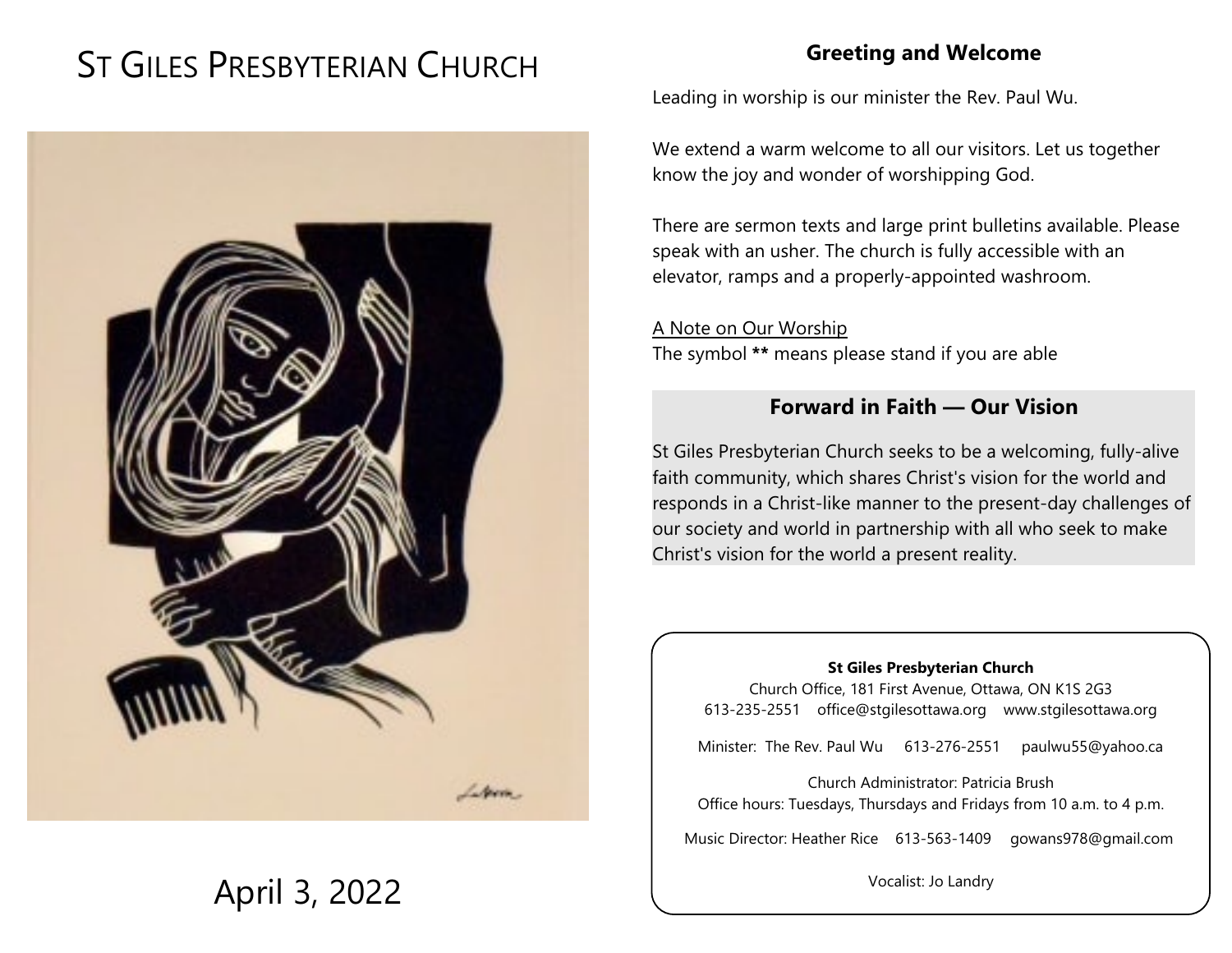We acknowledge that the land on which we gather is the traditional unceded territory of the Algonquin Anishnaabeg People. The Algonquin peoples have lived on this land since time immemorial. We are grateful to have the opportunity to be present in this territory.

Prelude *Andantino Espressivo* by Samuel Maykapar

Call to Worship

- One: God says to us: I will make a way in the wilderness and rivers flow in the desert.
- **All: The LORD does great things for us, and we rejoice.**
- One: God says to us: Do not remember the former things, or consider the things of old.
- **All: The LORD does great things for us, and we rejoice.**
- One: God says to us: I am about to do a new thing.
- **All: The LORD does great things for us, and so we worship God with songs of joy and prayers of thanksgiving.**
- **\*\*Hymn: O God beyond all praising 448**
	-
- **1. O God beyond all praising, we worship you today and sing the love amazing that songs can not repay, for we can only wonder at every gift you send, at blessings without number and mercies without end. We lift our hearts before you and wait up on your word; we honour and adore you, our great and mighty Lord.**
- **2. Then hear, O gracious Saviour; accept the love we bring, that we who know your favour may serve you as our king, and whether our tomorrows be filled with good or ill, we'll triumph through our sorrows and rise to bless you still: to marvel at your beauty and glory in your ways, and make a joyful duty our sacrifice of praise.**

## Children's Story

#### Prayer of Adoration

O God, Creator, Redeemer and Sustainer of all life, we come to you today with grateful hearts, uplifted by the return of spring, days lengthening, temperature warming. We praise you for your creation and its reliable rhythms. We praise you, too, for Christ and his ministry that we seek to continue; we seek the light of the hope he offers. Break into these days of turmoil and uncertainty with the mercy and grace we meet in Jesus. By the power of your Spirit, lighten our hearts in this time of worship. And so we praise you, O God of Holy Trinity, and offer you all glory and honour, this day and every day, now and evermore.

#### Unison Prayer of Confession

**Lord Jesus Christ, we gather in your name today, aware that you keep moving closer and closer to the cross. We confess it is not easy to follow your story nor your footsteps. Your willingness to give yourself inspired some to give of themselves, while others hesitated or criticized. We confess we often struggle to decide what to give, whom to help. We can be critical of those in need and those who help them. Forgive us when we look for reasons not to share, and excuse ourselves from acting generously, as you did.**

#### The Lord's Prayer

**Our Father who art in heaven, hallowed be thy name. Thy kingdom come, thy will be done on earth as it is in heaven. Give us this day our daily bread, and forgive us our debts as we forgive our debtors, and lead us not into temptation, but deliver us from evil, for thine is the kingdom and the power and the glory, for ever and ever. Amen**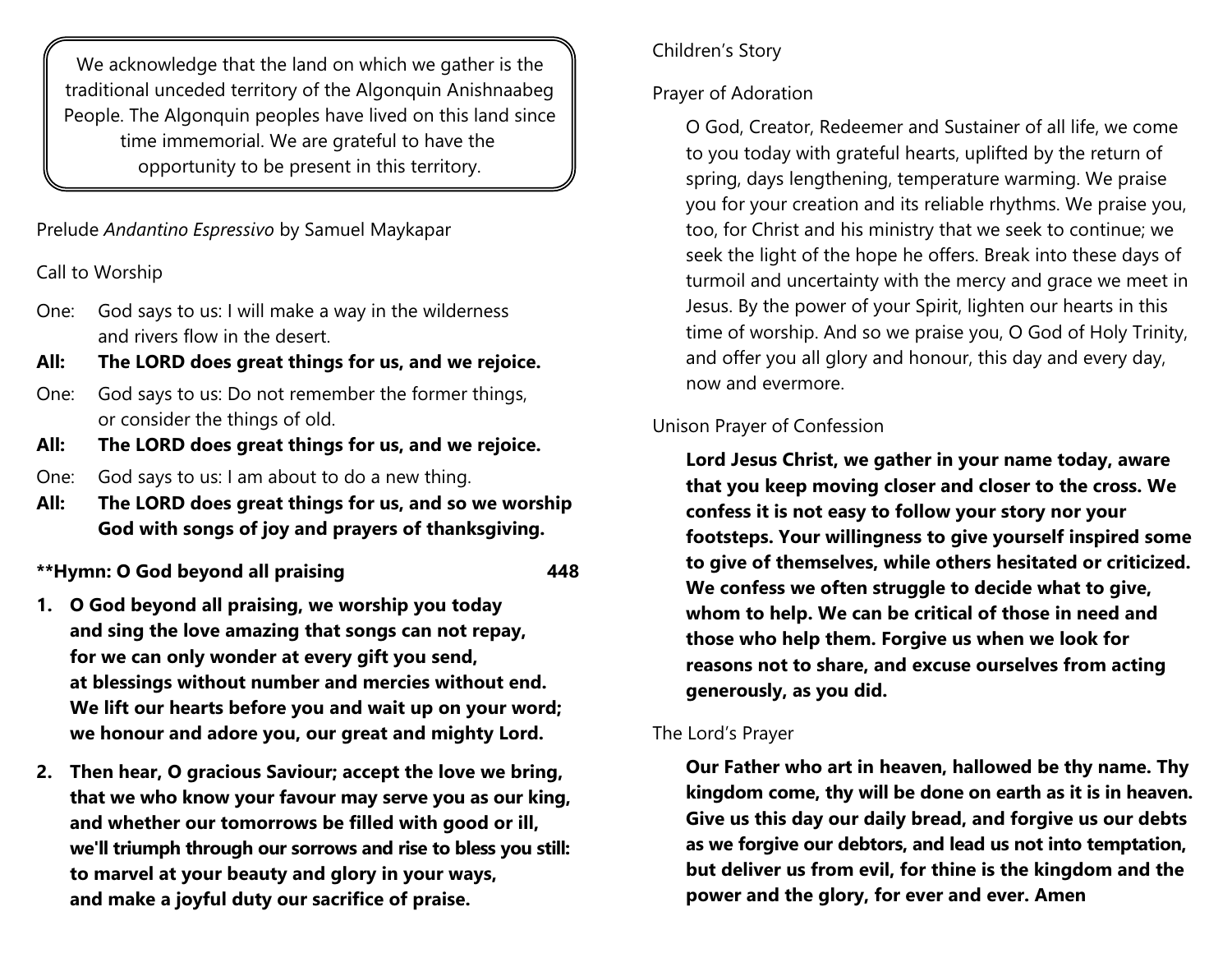Assurance of Pardon

Hear the good news! Who is in a position to condemn? Only Christ — And Christ died for us; Christ rose for us, Christ reigns in power for us, Christ prays for us. Believe the good news of the gospel. In Jesus Christ, we are forgiven and set free by God's generous grace.

#### Scripture

First Reading: Isaiah 43:16–21

Thus says the Lord, who makes a way in the sea, a path in the mighty waters, who brings out chariot and horse, army and warrior; they lie down, they cannot rise, they are extinguished, quenched like a wick: Do not remember the former things, or consider the things of old. I am about to do a new thing; now it springs forth, do you not perceive it? I will make a way in the wilderness and rivers in the desert. The wild animals will honour me, the jackals and the ostriches; for I give water in the wilderness, rivers in the desert, to give drink to my chosen people, the people whom I formed for myself so that they might declare my praise.

Responsive Reading: Psalm 126 *(with refrain 1)*



When the Lord restored the fortunes of Zion, we were like those who dream.

### **Then our mouth was filled with laughter, and our tongue with shouts of joy;**

then it was said among the nations, "The Lord has done great things for them." **The Lord has done great things for us,**

# **and we rejoiced.**

Restore our fortunes, O Lord, like the watercourses in the Negeb. **May those who sow in tears reap with shouts of joy. Those who go out weeping, bearing the seed for sowing, shall come home with shouts of joy, carrying their sheaves.**

#### Second Reading: John12:1–8

Six days before the Passover, Jesus came to Bethany, the home of Lazarus, whom he had raised from the dead. There they gave a dinner for him. Martha served, and Lazarus was one of those at the table with him. Mary took a pound of costly perfume made of pure nard, anointed Jesus' feet, and wiped them with her hair. The house was filled with the fragrance of the perfume. But Judas Iscariot, one of his disciples (the one who was about to betray him), said, "Why was this perfume not sold for three hundred denarii and the money given to the poor?" (He said this not because he cared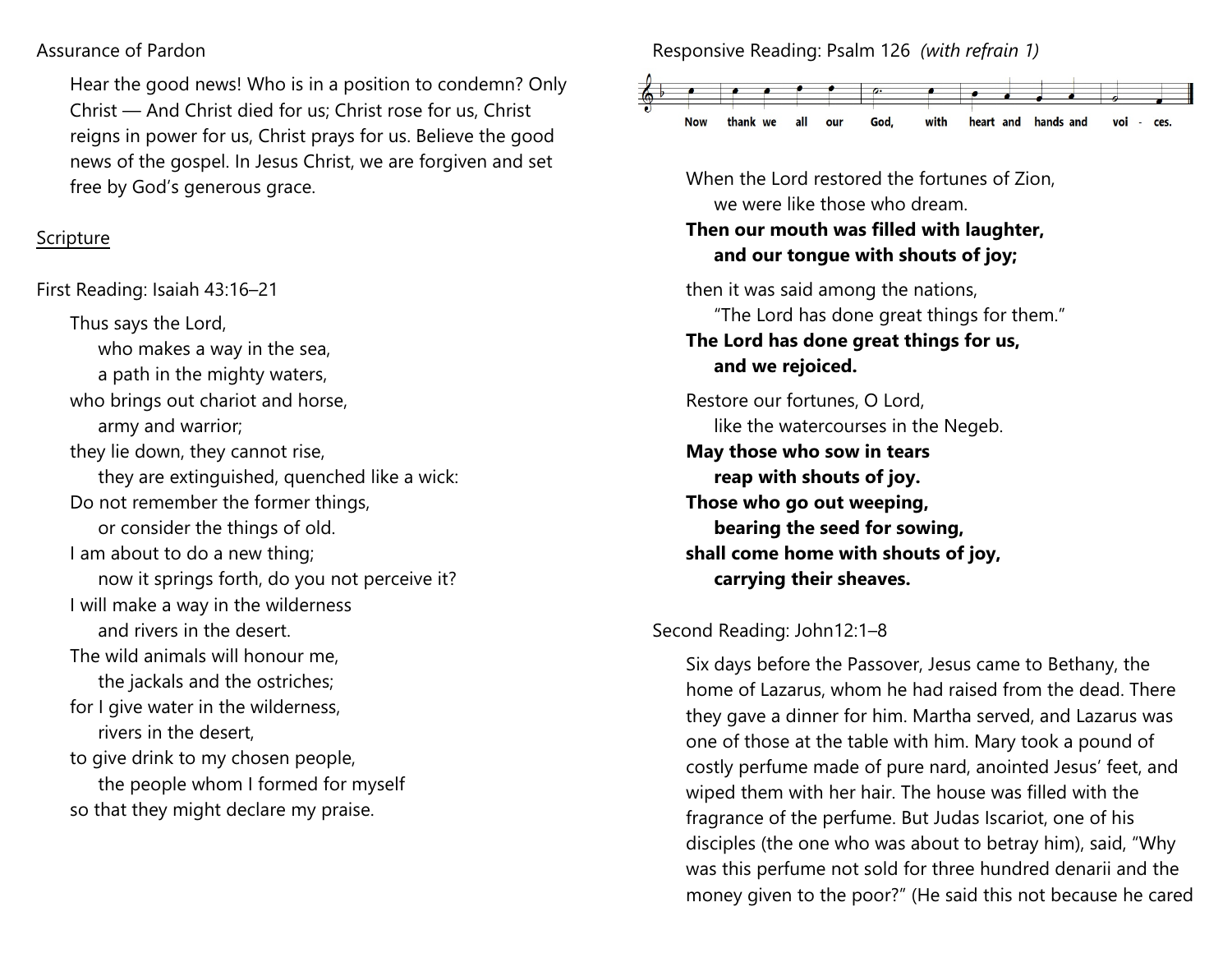about the poor, but because he was a thief; he kept the common purse and used to steal what was put into it.) Jesus said, "Leave her alone. She bought it so that she might keep it for the day of my burial. You always have the poor with you, but you do not always have me."

Reader: This is the word of the Lord, **People: Thanks be to God.**

**\*\*Hymn: God, you touch the earth with beauty 667**

- **1. God, you touch the earth with beauty; make my heart a new; with your Spirit recreate me, pure and strong and true.**
- **2. Like your springs and running waters, make me crystal pure; like your rocks of towering grandeur, make me strong and sure.**
- **3. Like your dancing waves in sunlight, make me glad and free; like the straightness of the pine trees, upright let me be.**
- **4. Like the arching of the heavens, lift my thoughts above; turn my dreams to noble action, ministries of love.**
- **5. God, you touch the earth with beauty; make my heart anew; keep me ever by your Spirit pure and strong and true.**

Sermon Costly Perfume Priceless Love

Prayers of the People

#### Anthem **Prayer of St Richard of Chichester** by Roland E. Martin

O holy Jesus, merciful Redeemer, friend and brother, may I know thee more clearly, love thee more dearly, and follow thee more nearly, day by day.

Passing of the Peace

Announcements

**Offering** 

**Doxology: Praise God from whom all blessings flow 830 Praise him, all creatures here below; Praise him above, ye heavenly host; Praise Father, Son and Holy Ghost.**

Prayer of Dedication

**\*\*Hymn: God whose giving knows no ending663 to tune 262**

- **1. God, whose giving knows no ending, from your rich and endless store, nature's wonder, Jesus' wisdom, costly cross, grave's shattered door: gifted by you, we turn to you, offering up ourselves in praise; thankful song shall rise forever, gracious donor of our days.**
- **2. Skills and time are ours for pressing towards the goals of Christ, your Son: all at peace in health and freedom, races joined, the Church made one.**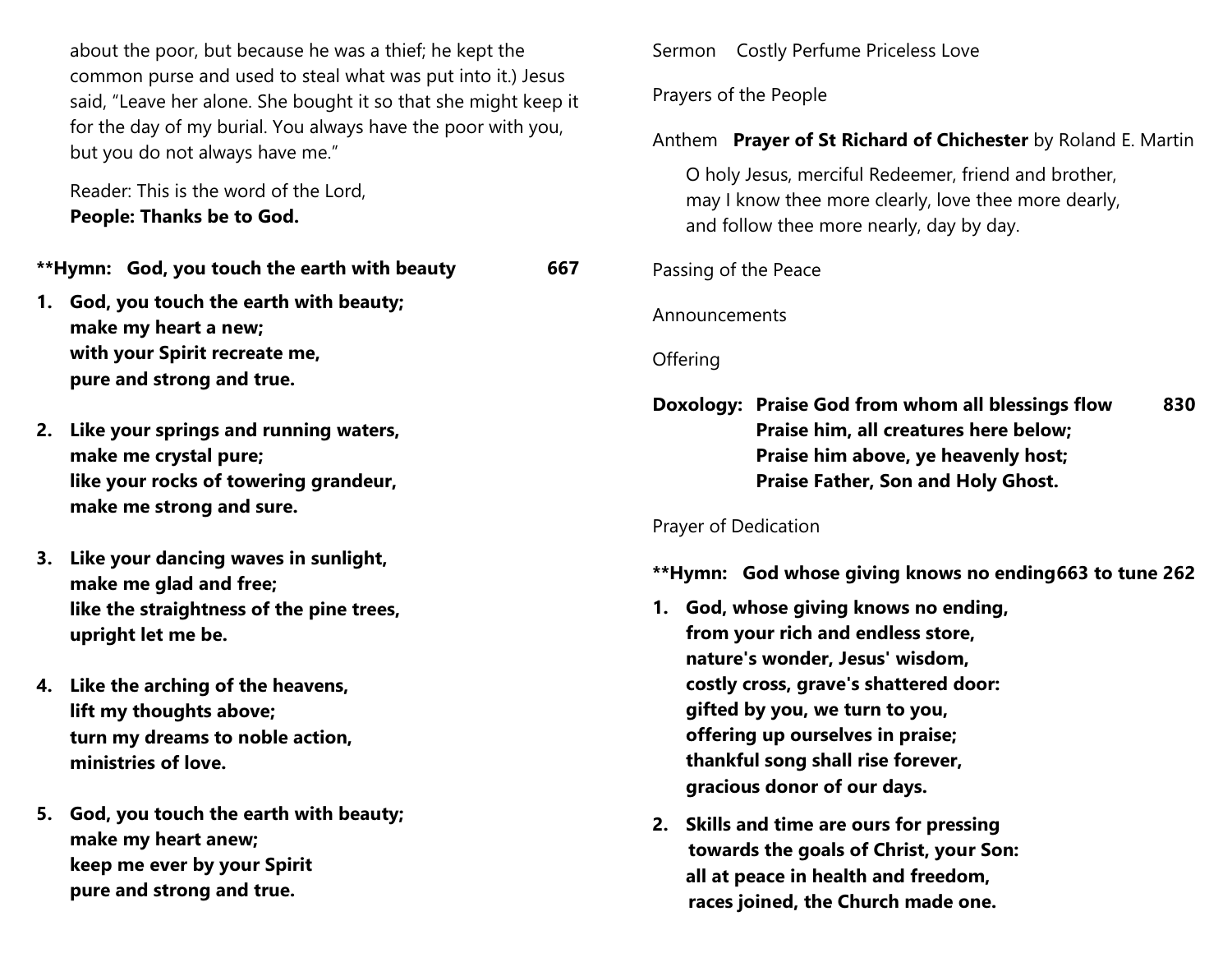**Now direct our daily labour, lest we strive for self alone; born with talents, make us servants fit to answer at your throne.**

**3. Treasure too you have entrusted, gain through powers your grace conferred; ours to use for home and kindred, and to spread the gospel word. Open wide our hands in sharing, as we heed Christ's ageless call, healing, teaching, and reclaiming, serving you by loving all.**

Benediction

Postlude *Allegro Moderato* by Samuel Maykapar

## **Recommendation on Masking**

The Session of St Giles, in consultation with the Finance & Maintenance Committee, is recommending that members and adherents of the congregation should continue to wear masks when attending services at St Giles, in our efforts to protect those who may be immunocompromised. This recommendation will be reviewed by the Session on a monthly basis.

#### **Our Events**

**Monday, April 4 ~ 11:00 a.m. Coffee Hour** will meet by teleconference.

**Wednesday, April 6 ~ 7:00 p.m. Taizé Service.** All welcome.

**Thursday, April 7 ~ 3:00p.m. Choir Practice**

**Friday, April 8 ~ 10:00 a.m. Bible Study** is continuing the study of Tobit by teleconference

#### **Friday, April 15 ~ 10:30 a.m.**

Our **Good Friday Service** will be a shared service with the Bytown Community Church. Members of both congregations will take part and Pastor Dan Reid will be giving the sermon.

# **Ukraine Crisis Appeal**

Thousands of refugees from across Ukraine are desperately trying to get to safety in other countries. The invasion of Ukraine has created a humanitarian crisis. This devastating conflict has already displaced hundreds of thousands of people. The most urgent needs are for food, water and shelter. To help respond quickly to the escalating situation, PWS&D is receiving donations for Ukraine. As a member of ACT Alliance and Canadian Foodgrains Bank, we are well placed to provide urgently needed food and non-food support. ACT Alliance members have already begun setting up refugee support points and sending relief supplies to Ukraine. Canadian Foodgrains Bank members are also planning a response with urgently needed food assistance. Please mark your donations: **PWS&D Ukraine**